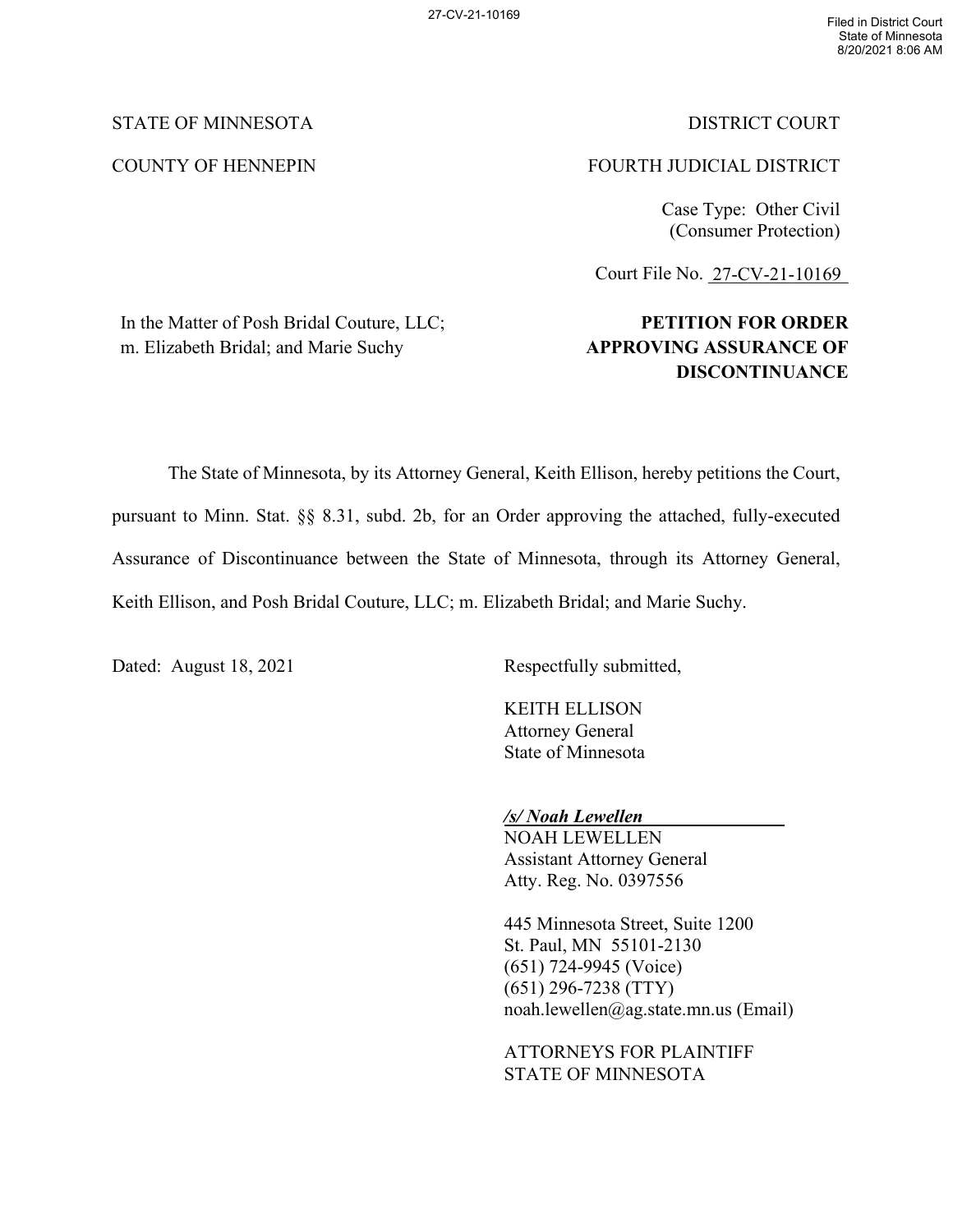# **STATE OF MINNESOTA**

## **COUNTY OF HENNEPIN**

# **DISTRICT COURT**

# **FOURTH JUDICIAL DISTRICT**

**Case Type: Other Civil (Consumer Protection)** 

**Court File No.** 27-CV-21-10169

**In the Matter of Posh Bridal Couture, LLC; m. Elizabeth Bridal; and Marie Suchy.** 

# **ASSURANCE OF DISCONTINUANCE**

**WHEREAS, this Assurance of Discontinuance ("Assurance") is entered into pursuant to Minn. Stat.§ 8.31, subd. 2b, between the State of Minnesota, through its Attorney General, Keith Ellison and Posh Bridal Couture, LLC; m. Elizabeth Bridal; and Marie Suchy (collectively, "Posh");** 

**WHEREAS, Posh is a bridal boutique that sells custom-order bridal gowns to consumers in Minnesota;** 

**WHEREAS, the State issued a Civil Investigative Demand pursuant to Minn. Stat. § 8.31 to investigate whether Posh violated the Minnesota Consumer Fraud Act, Minn. Stat.§ 325F.69** *et seq.* **("CFA") and the Minnesota Deceptive Trade Practices Act, Minn. Stat.** *§* **325D.44,** *et seq.*  **("DTPA") related to its representations and conduct with consumers to whom it sold bridal gowns. Such representations and conduct included, for example, selling custom-order bridal gowns that were not supplied to consumers in a timely fashion despite oral and/or written representations to the contrary; falsely impugning third parties (such as manufacturers) for delays that were really the result of Posh's own conduct; and, in some case, deceptively supplying and passing off bridal gowns to consumers that were different from the bridal gowns that consumers had actually purchased;**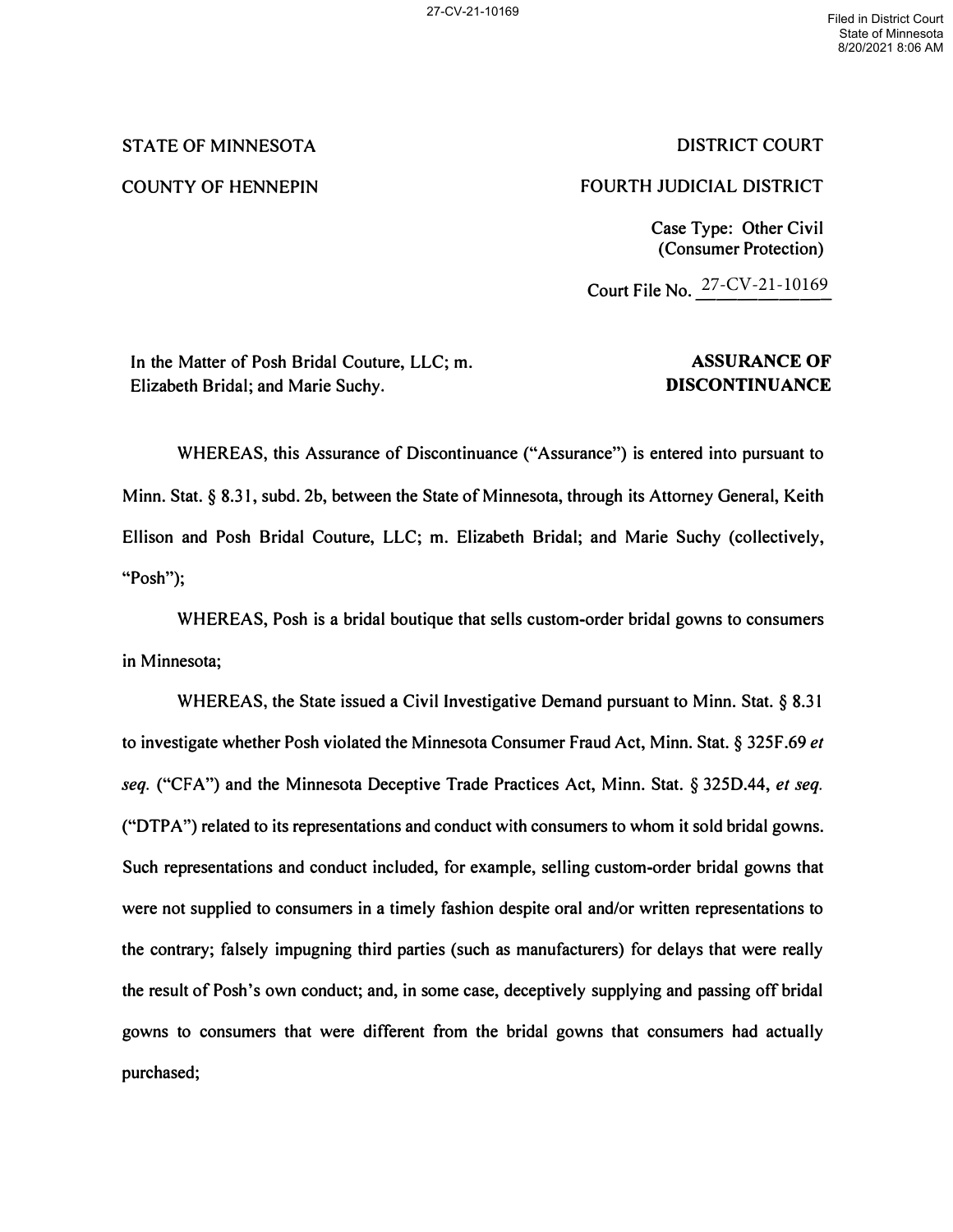WHEREAS Minnesota Statutes section 8.3] vests the Attorney General with authority to enforce the CFA and DTPA, including by bringing a civil action in Minnesota state court and pursuing injunctive relief, restitution and/or disgorgement, a civil penalty of up to \$25,000 per violation, and recovery of the State's attorneys' fees and costs;

WHEREAS Minnesota Statutes section 8.31 further vests the Attorney General with the authority to accept an assurance of discontinuance to resolve its investigations, and such an assurance may include a stipulation for performance or remedies provided by section 8.31, and violation of such an assurance is punishable as contempt; and

WHEREAS, the Attorney General and Posh (collectively, the "Parties") desire to resolve fully this matter by entering into this Assurance;

NOW THEREFORE, the Attorney General and Posh hereby agree to entry of an order with the following terms and conditions:

#### FACTUAL ALLEGATIONS

1. Posh's principal place of business is located at  $11 \, 10^{th}$  Avenue South, Hopkins, MN <sup>55343</sup> and its registered office is located at <sup>810</sup> Lake St E, Wayzata, MN <sup>55391</sup> in Hennepin County. Marie Suchy is the owner and manager of Posh Bridal Couture, LLC. Marie Suchy also previously owned and operated m. Elizabeth Bridal until it ceased independent operation and returned to operating solely under the auspices of Posh Bridal Couture, LLC in or around 2018.

2. The Attorney General alleges that, since at least January l, <sup>2015</sup> Posh has engaged in deceptive and misleading practices in connection with the sale of its custom-order bridal gowns.

3. Specifically, the Attorney General alleges that:

Despite Posh representing orally and/or in writing to consumers that an ordered bridal gown would be supplied within approximately six months of

 $\overline{2}$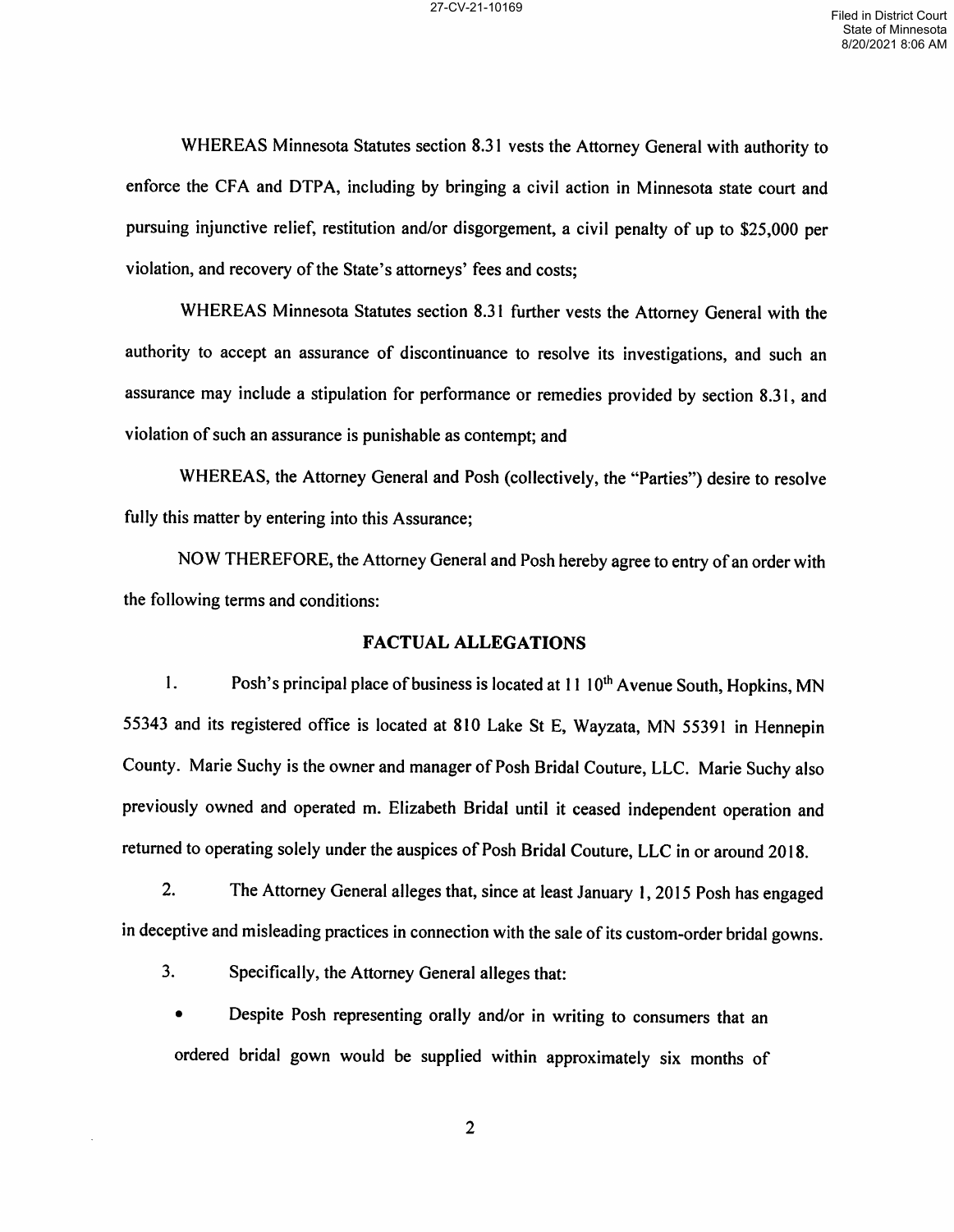purchase subject to delays for customizations, changes, or alterations, over 670 of the 3,610 orders Posh made were not completed or supplied to consumers within seven months, including those without such customizations, changes, or alterations;

Posh falsely represented to consumers that delivery delays were due to international customs or were caused by delays by designers or manufacturers, when, in fact, some delays resulted from Posh's delay in paying the gown's designer or manufacturer for the product;

Posh falsely represented that it could not provide bulk tracking information to consumers for their orders, despite having that information and the ability to provide it;

Posh deceptively instructed its employees to pass misinformation to consumers, including excuses for delivery delays like false customs or designer issues, while simultaneously instructing employees to decline shipments of gowns so Posh did not have to pay for the dresses upon delivery; and

Posh refused deliveries because it was unable to provide payment for the gowns upon delivery, and Posh fueled its deceptive ordering scheme by selling more dresses to more consumers.

4. The Attorney General alleges Posh's actions harmed consumers. For example, one bride ordered a custom wedding gown through Posh and was told that she could expect to receive the dress within six months. Eight months later, and three weeks before her wedding, the bride still had not received her dress from Posh. While Posh told the bride that the dress's delivery was delayed because it was being held up "in customs," in reality, Posh had intentionally delayed shipment of the dress for its own financial reasons. As a result of Posh's delays, the bride elected

 $\overline{3}$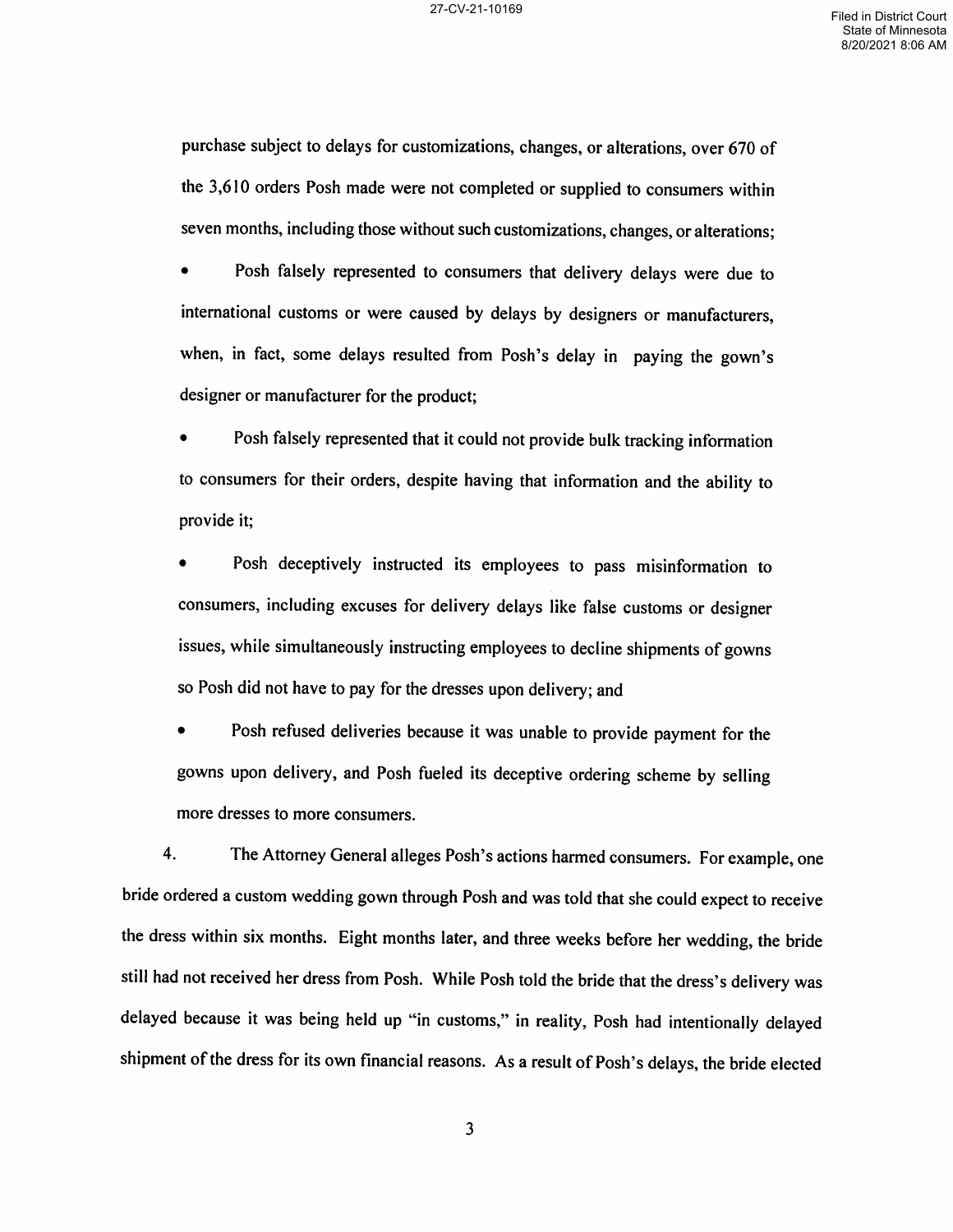to purchase a second dress from another store to ensure she had a wedding gown for her wedding. Numerous other brides experienced similar delays and misrepresentations afier purchasing wedding gowns from Posh, and Posh's former employees have confirmed that Posh instructed its employees to deceptively blame late dress deliveries on being held up in customs, even when the delivery was delayed due to Posh's failure to pay the designer for the dress.

5. The Attorney General alleges that the above-described alleged conduct constitutes 5. The Attorney General alleges that the above-described alleged conduct constitutes<br>multiple, separate violations of Minnesota Statutes sections 325D.44, subd. 1(5) (representing that good have characteristics that they do not have or that a person has a sponsorship, approval, status, affiliation, or connection that the person does not have), (8) (disparaging the goods, services, or business of another by false or misleading representation of fact); and (13) (engaging in conduct that creates a likelihood of confusion or misunderstanding) and 325F.69, subd. 1 (making misrepresentations, misleading statements, and deceptive practices in connection with the sale of merchandise).

#### INJUNCTIVE RELIEF

6. Posh, including its principals, employees, agents, independent contractors, affiliates, as well as other persons in active concert or participation with Posh who receive actual notice of this Assurance, shall comply with the following permanent injunctive terms and provisions:

- a. Upon a consumer placing an order with Posh for a custom-order wedding gown, veil, or any other product requiring the placement of an order with a designer, manufacturer, or other supplier, Posh shall place the order with the designer, manufacturer, or other supplier within five business days of Posh's receipt of the consumer's order.
- b. Upon placing an order for a product with the designer, manufacturer, or other supplier, Posh shall render full payment for that product to the designer, manufacturer, or other supplier within <sup>72</sup> hours of Posh placing the order with a designer.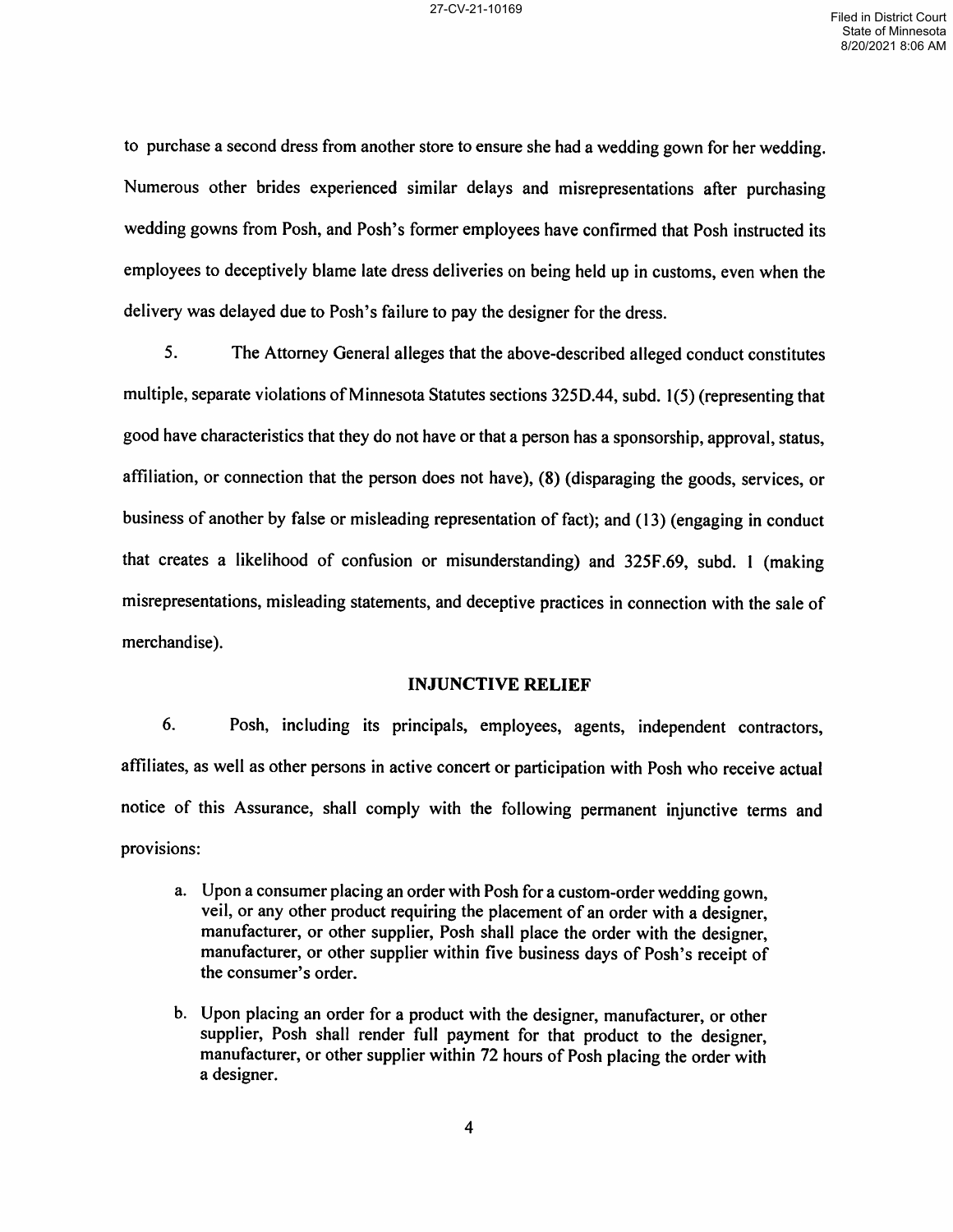- c. For every purchase order, contract, or other transaction Posh enters into with a designer, manufacturer, or other supplier of custom wedding gowns or accessories, Posh shall make the requirement under paragraph  $6(b)$  of this Assurance an explicit written obligation of Posh to each such designer, manufacturer, or other supplier of custom wedding gowns or accessories.
- d. Within 72 hours of receiving tracking information from a designer, manufacturer, or other supplier regarding a consumer's order, Posh shall provide that tracking information to the consumer(s) whose goods the tracking information regards.
- e. Posh shall clearly and conspicuously communicate orally and in writing any delays associated with a consumer's order within 48 hours of learning of such delays and shall not misrepresent the cause, source, reason, or responsible party for such delays to consumers.
- f. Posh shall clearly and conspicuously disclose orally and in writing to consumers the nature, duration, terms and conditions of any sales, discounts, or other price concessions it offers and shall not misrepresent the nature, duration, terms, or conditions of its sales, discounts, or its other price concessions.
- g. Posh shall not make any misleading, deceptive, false or fraudulent statements to consumers relating to the sale or delivery of its goods, products, or merchandise.
- h. Posh agrees that, for a period of fifteen months following the execution of this Assurance and upon the request of the Attorney General, Posh will supply to the Attorney General any purchase order, contract, or evidence of transaction so requested for the purpose of ensuring compliance with paragraphs 6(a-d) of this Assurance.

7. Posh shall fulfill the terms of this Assurance, and all of its principals, employees,

agents, independent contractors, affiliates, as well as other persons in active concert or participation with Posh who receive actual notice of this order shall be bound by this Assurance as if they had signed this Assurance, so as to accomplish the full relief contemplated by this Assurance. Posh shall not affect any change in its form of doing business as a method or means of attempting to avoid the requirements of this Assurance.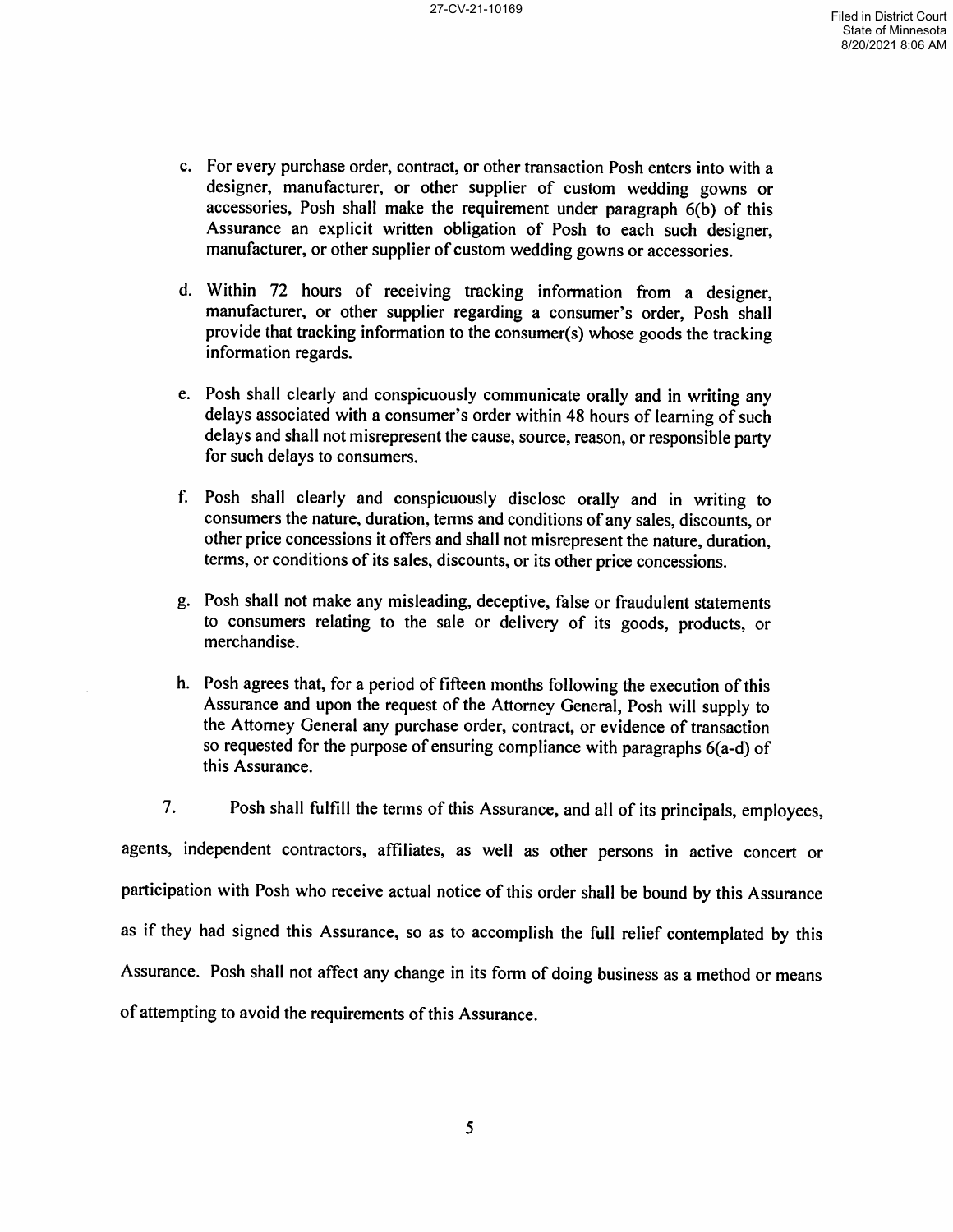#### MONETARY PAYMENT

8. Within 30 days of the filing of this Assurance with Hennepin County District Court, Posh shall pay to the Attorney General the sum of \$5,000 (the "Initial Payment") followed by <sup>10</sup> monthly payments of \$4,500.00 on the first day of each month ("Monthly Payments") for a total of \$50,000.00 ("Settlement Sum") pursuant to Minnesota Statutes section 8.31. All or any portion of the Settlement Sum may be distributed to consumers by the Attorney General in his discretion pursuant to Minnesota Statutes section 8.31. Monies from the Settlement Sum may also be used for settlement administration expenses, including payment to a settlement administrator. Any remaining funds shall be remitted to the general fund of the State of Minnesota pursuant to Minnesota Statutes sections 8.31 and 16A.151.

9. The above-referenced Settlement Sum payments shall be made payable to the State of Minnesota and sent by check to Assistant Attorney General Noah Lewellen, Minnesota Attorney General's Office, 445 Minnesota Street, Suite 1200, St. Paul, Minnesota 55101.

#### STAYED CIVIL PENALTY

10. Posh shall pay a stayed civil penalty of \$75,000 to the Attorney General upon application to the Court and a showing by the Attorney General that Posh has violated any of the terms of this Assurance and Order. The Court shall decide whether the stayed civil penalty shall be imposed and may hold an evidentiary hearing, if it deems such hearing necessary. The release in Paragraph <sup>12</sup> does not prevent the Attorney General from moving for, or collecting, the stayed civil penalty described in this Paragraph.

11. If Posh does not cure a failure to comply with the payment schedule specified in Paragraph 8, Posh consents to and authorizes the AGO to, ex parte, immediately file with the Court the Confession of Judgment that Posh has executed in relation to this Assurance pursuant to Minn.

6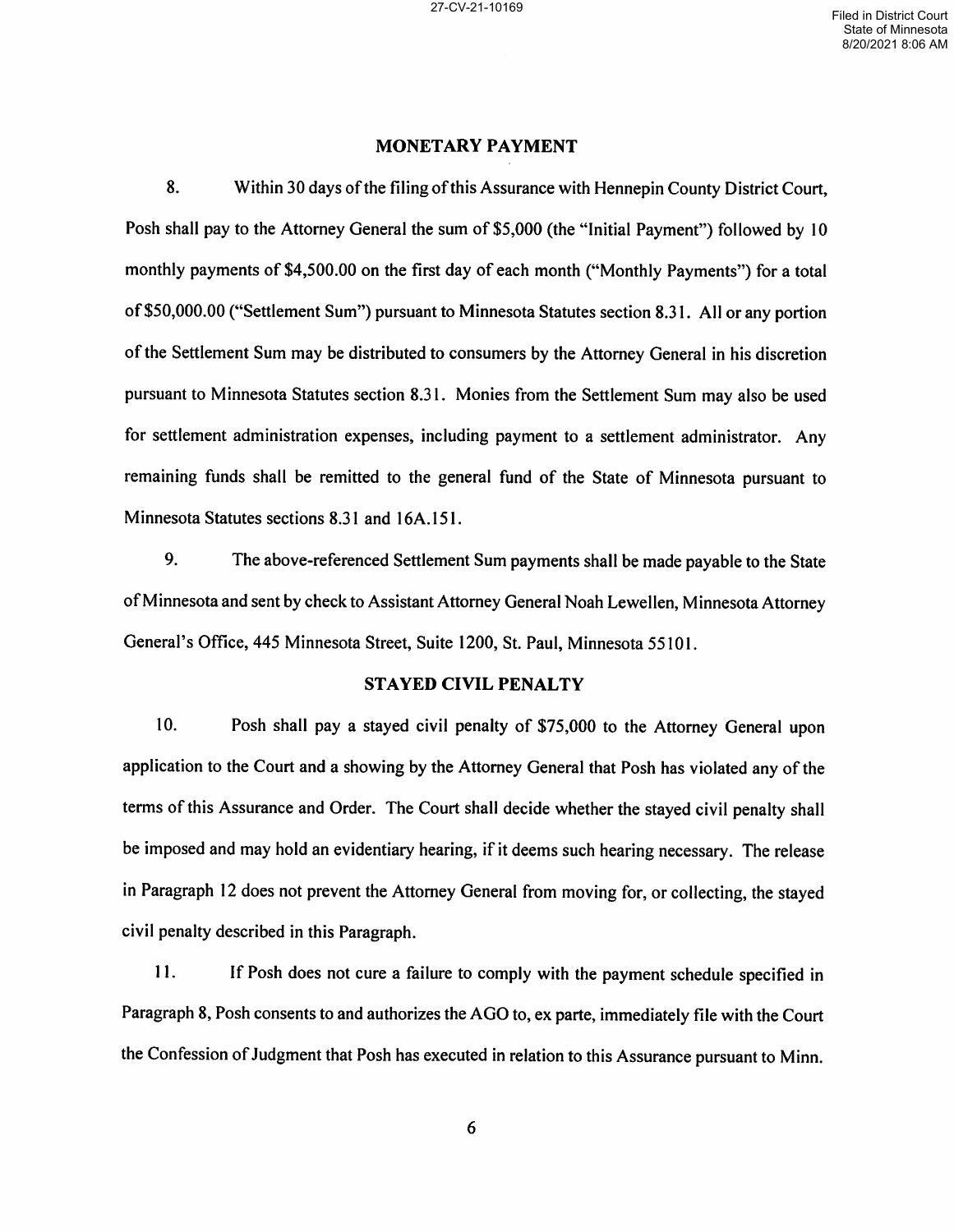Stat. § 548.22, thereby rendering Posh immediately liable for the entire Settlement Sum, minus any amounts already paid by Posh pursuant to this Assurance. Posh consents to the Court Administrator or Clerk of Court entering the Confession of Judgment forthwith without any additional notice or other action.

#### GENERAL TERMS

ll. Nothing in this Assurance shall relieve Posh of its obligation to comply with all applicable Minnesota and federal laws and regulations.

12. In consideration of the stipulated relief and contingent upon the Court's entry of this Assurance, the Attorney General, by execution of this Assurance, hereby fully and completely releases Posh of any and all claims of the Attorney General under Minnesota Statutes section 325D.44, subdivision 1 and 325F.69, subdivision 1, connected with or arising out of the allegations contained in this Assurance, up to and including the date of this Assurance. The Attorney General through this Assurance does not settle, release, or resolve any claim against Posh or any other person or entity involving any private causes of action, claims, and remedies, including, but not limited to, private causes of action, claims, or remedies provided for under Minn. Stat. § 8.31. This release does not apply in any way to claims of any other Minnesota state agency, department, official, or division.

13. This Assurance may be executed in counterparts, each of which constitutes an original, and all of which shall constitute one and the same agreement. This Assurance may be executed by facsimile or electronic copy in any image format.

l4. The person signing this Assurance for Posh warrants that Posh has authorized the person to execute this Assurance and that he or she executes this Assurance in an official capacity that binds Posh and its successors.

 $\overline{7}$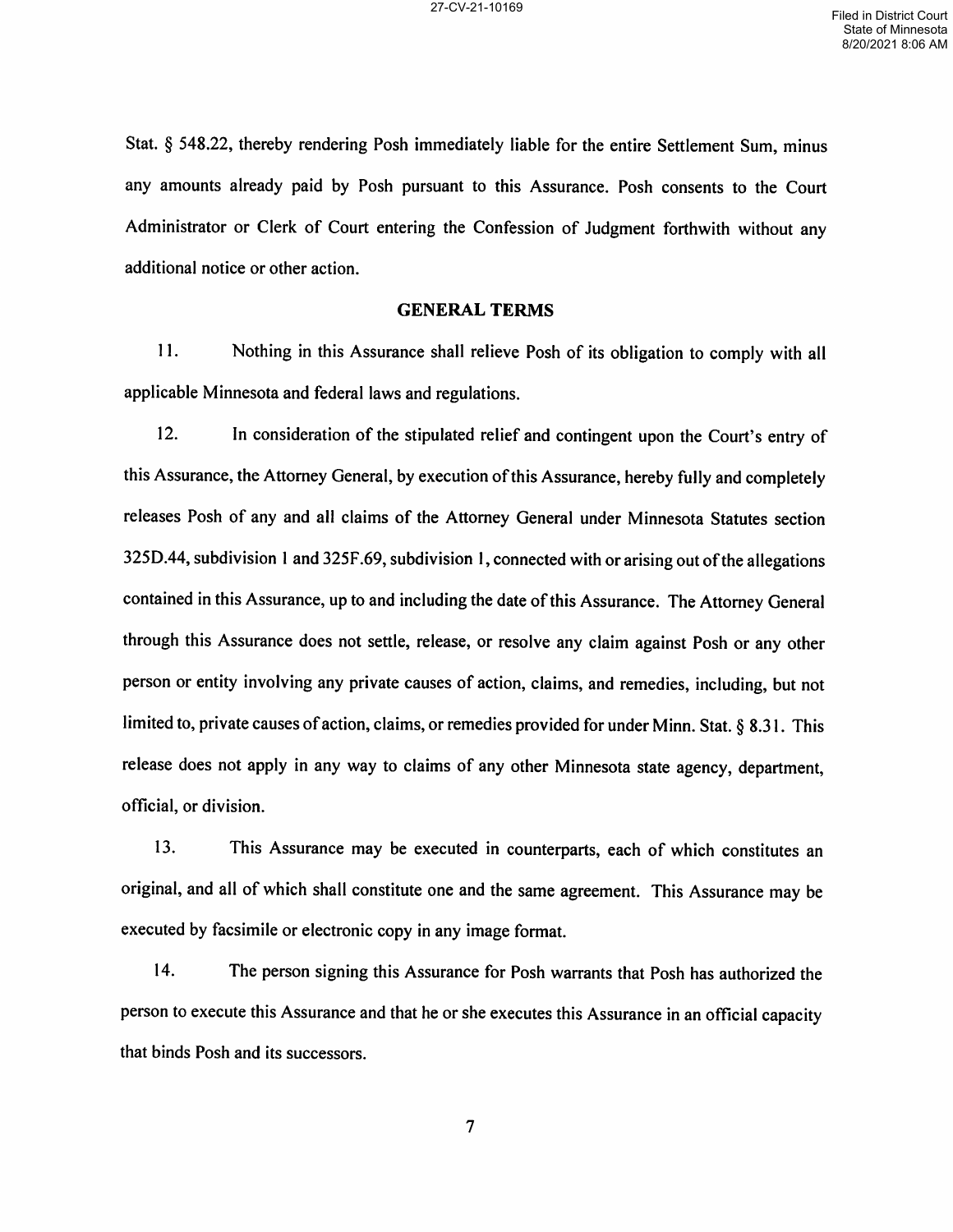15. This Assurance constitutes the full and complete terms of the agreement entered into by Posh and the Attorney General.

l6. The Parties agree that this Assurance, including any issues related to interpretation or enforcement, shall be governed by the laws of the State of Minnesota.

l7. The Hennepin County District Court shall retain jurisdiction of this matter for purposes of enforcing this Assurance. The Attorney General may make such application as appropriate to enforce or interpret the provisions of this Assurance or, in the alternative, maintain any action within his legal authority for such other and further relief as he determines is proper and necessary for the enforcement of this Assurance. The parties agree that, in any action brought by the Attorney General to enforce the terms of this Assurance, the Court shall have the authority to award equitable relief, including specific performance.

18. The failure of a party to exercise any rights under this Assurance shall not be deemed to be a waiver of any right or any future rights.

l9. Nothing in this Assurance shall be construed to limit the power or authority of the State of Minnesota or the Attorney General except as expressly set forth herein.

20. Posh neither admits nor denies the allegations of the Attorney General.

21. Posh agrees that the facts alleged in this Assurance will be taken as true without further proof for the purposes of determining the nondischargeability of the State's monetary judgment, as ordered by this Assurance, in any bankruptcy proceeding.

22. Posh agrees that the facts alleged in this Assurance establish all elements necessary to sustain an action by the Attorney General pursuant to section 523(a)(2)(A) of the Bankruptcy Code, 11 U.S.C.  $\S$  523(a)(2)(A), and this Assurance will have collateral estoppel effect for such purposes.

8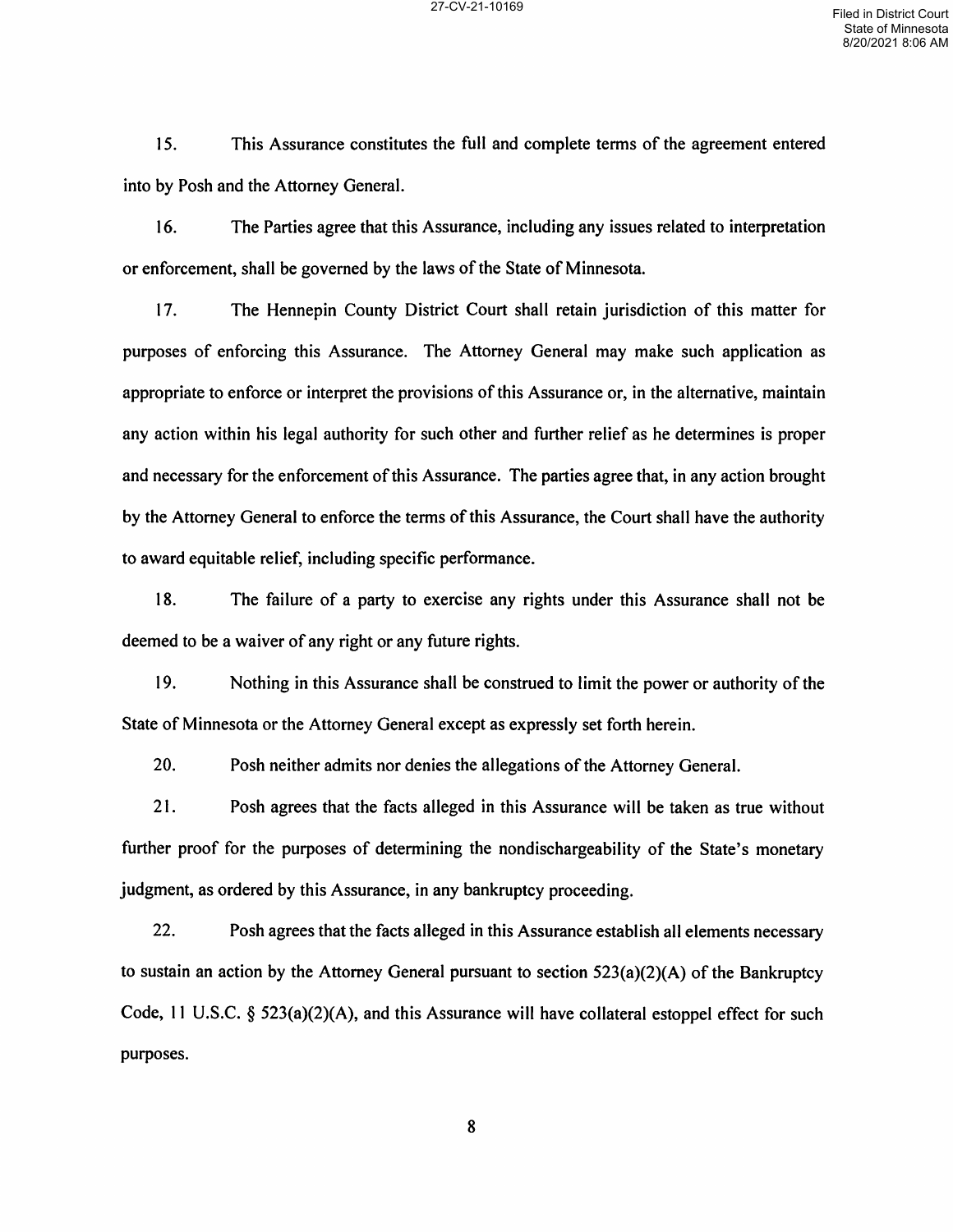23. Posh agrees that the Stayed Civil Penalty in Paragraph 9 of this Assurance, if imposed by any court, represents a civil penalty owed to the State of Minnesota, is not compensation for actual pecuniary loss, and, therefore, is not subject to discharge under the Bankruptcy Code pursuant to 11 U.S.C. § 523(a)(7).

24. Posh understands that if a Court of competent jurisdiction holds that Posh has committed a violation of this Assurance, that such violation may subject Posh to sanctions for contempt pursuant to Minn. Stat. § 8.31, subdivision 2b, and that the Attorney General may thereafier, in his sole discretion, initiate legal proceedings against Posh for any and all violations of this Assurance.

25. Each party shall perform such further acts and execute and deliver such further documents as may reasonably be necessary to carry out this Assurance.

26. Posh shall not state or imply, directly or indirectly, that the State of Minnesota or the Attorney General have approved of, condone, or agree with any conduct or actions by Posh.

27. Posh agrees that the Attorney General, without further notice to Posh, may file this Assurance with the Hennepin County District Court on an ex parte basis, and that the Court may issue the Order below without further proceedings.

28. Service of notices required by this Assurance shall be served on the following persons, or any person subsequently designated by the parties to to receive such notices:

Noah Lewellen, Assistant Attorney General Office of the Minnesota Attorney General 445 Minnesota Street, Suite 1200 St. Paul, Minnesota 55101

Posh Bridal Couture, LLC 810 Lake Street Wayzata, MN 55391

9